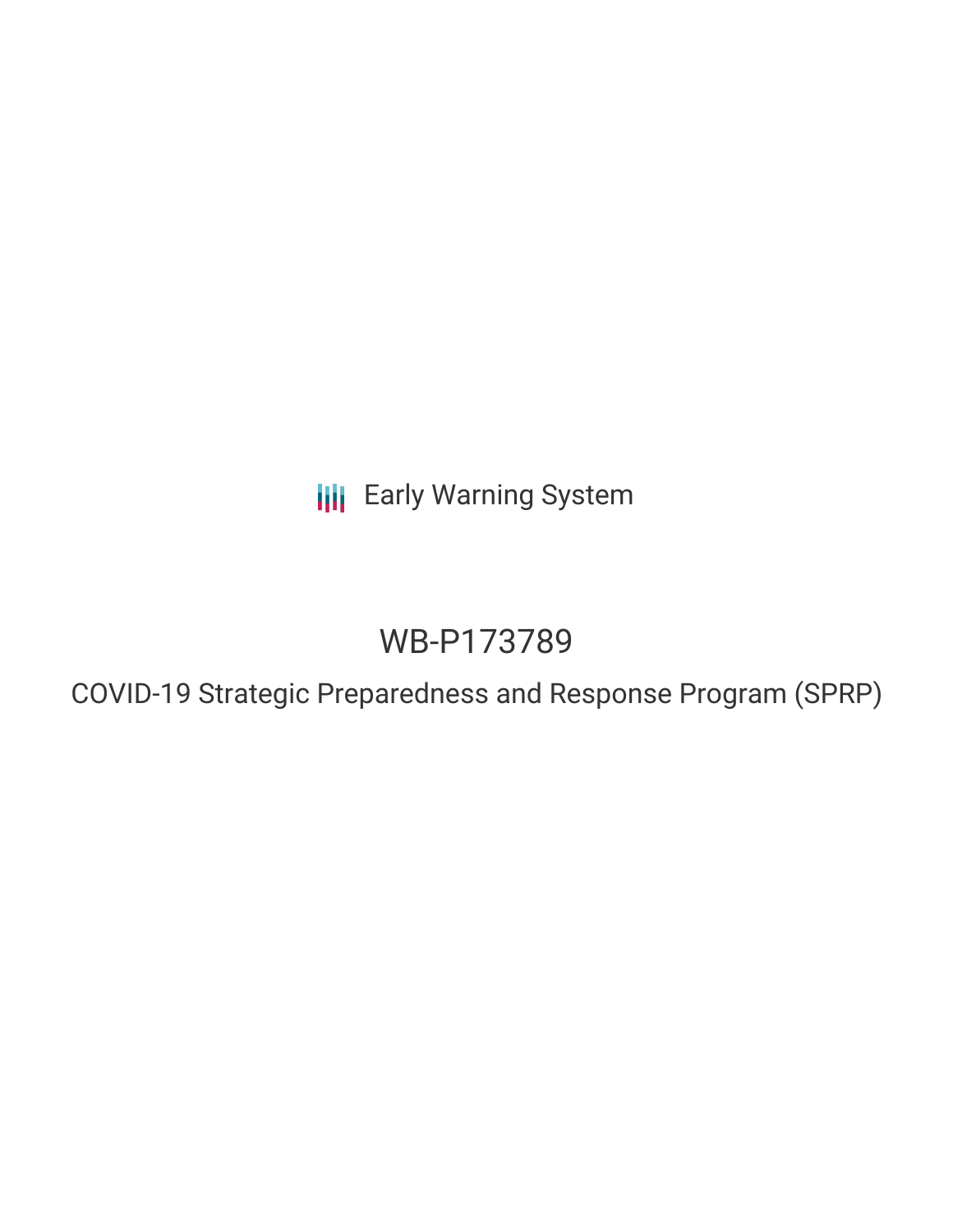

#### **Quick Facts**

| <b>Financial Institutions</b> | World Bank (WB)             |
|-------------------------------|-----------------------------|
| <b>Status</b>                 | Approved                    |
| <b>Bank Risk Rating</b>       | U                           |
| <b>Voting Date</b>            | 2020-04-02                  |
| <b>Sectors</b>                | <b>Education and Health</b> |
| <b>Project Cost (USD)</b>     | \$4,000.00 million          |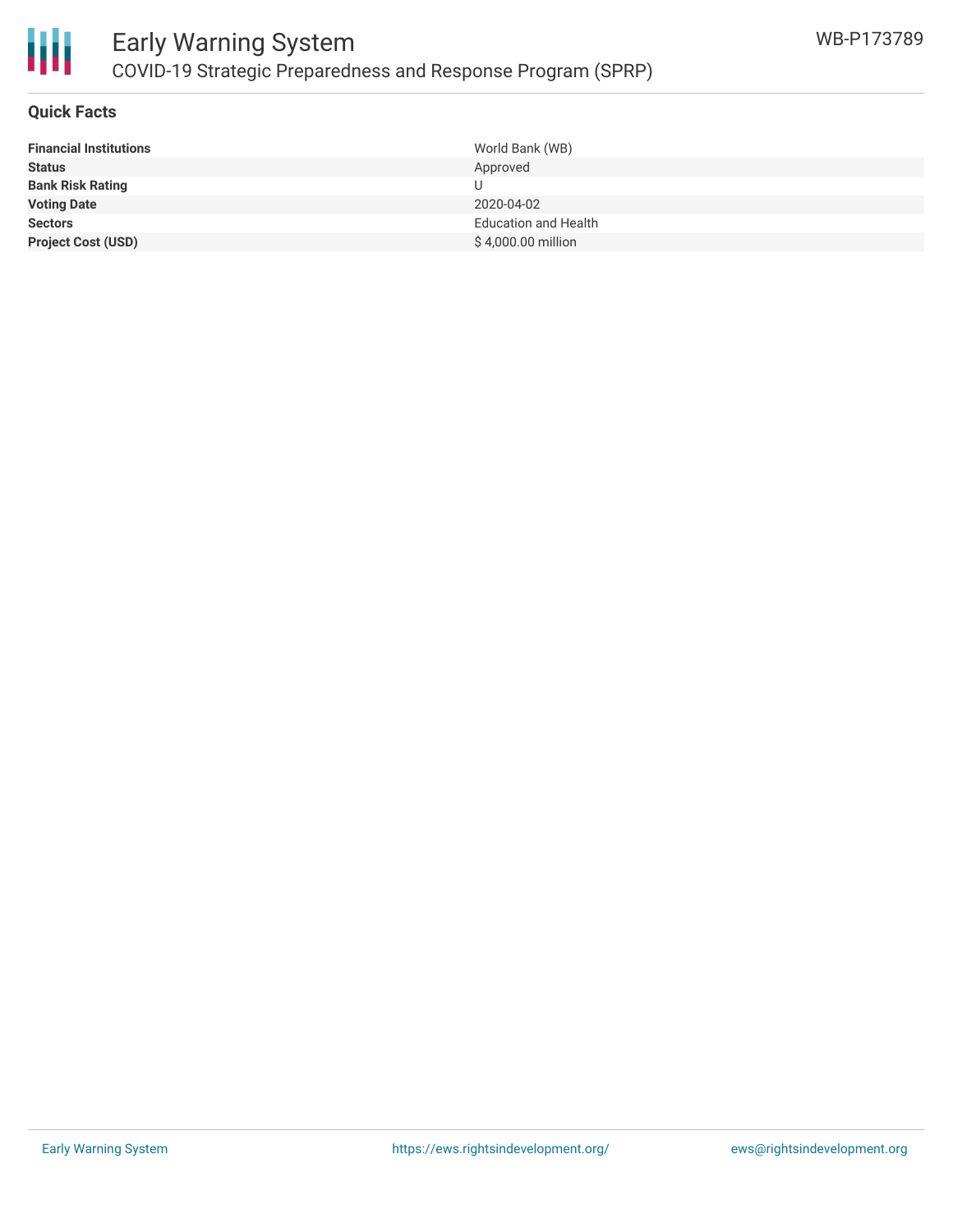

### **Project Description**

According to bank documents, the project aims to prevent, detect and respond to the threat posed by COVID-19 and strengthen national systems for public health preparedness. This is the parent project to 19 country sub-projects totalling \$4 billion USD.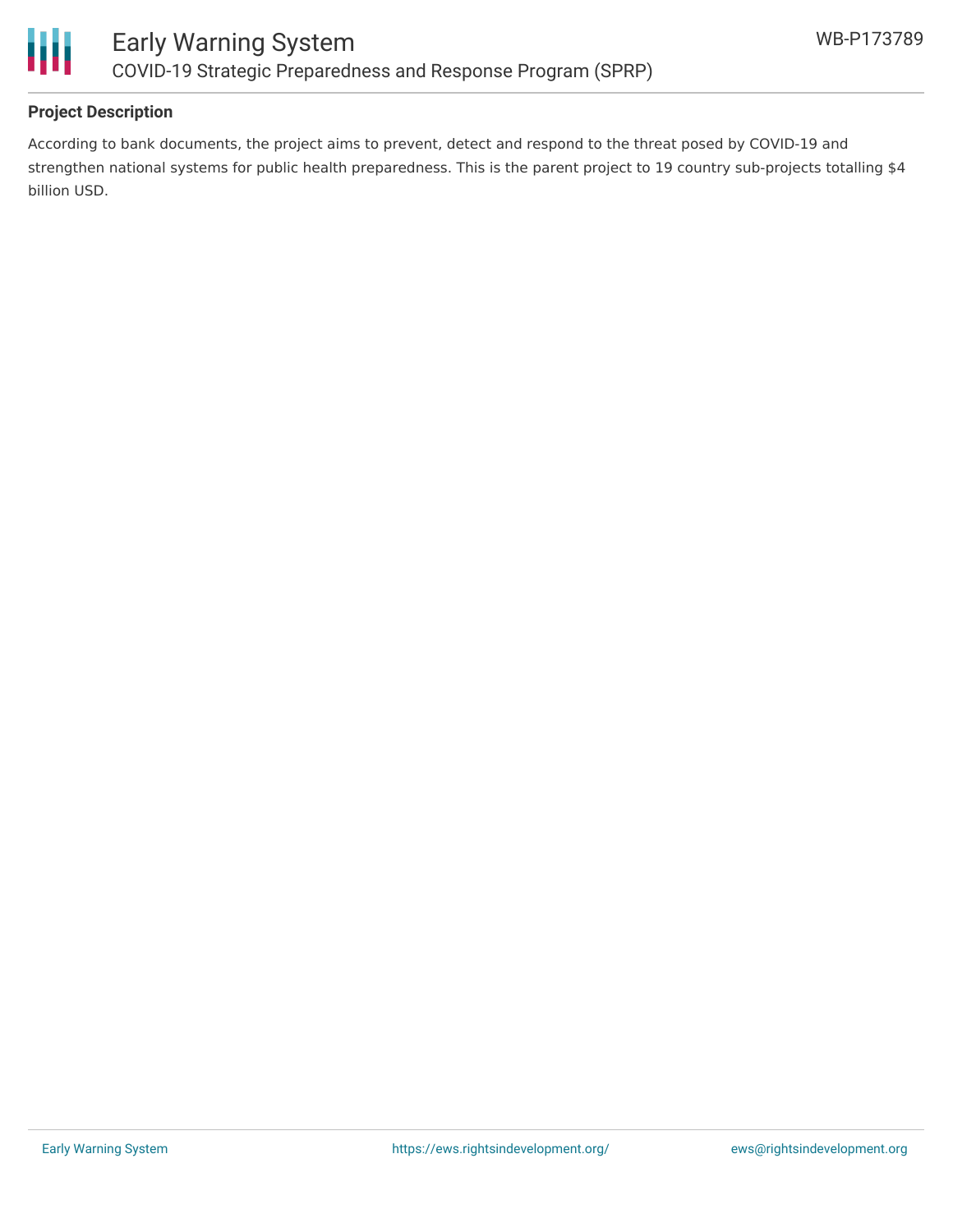

### **Investment Description**

World Bank (WB)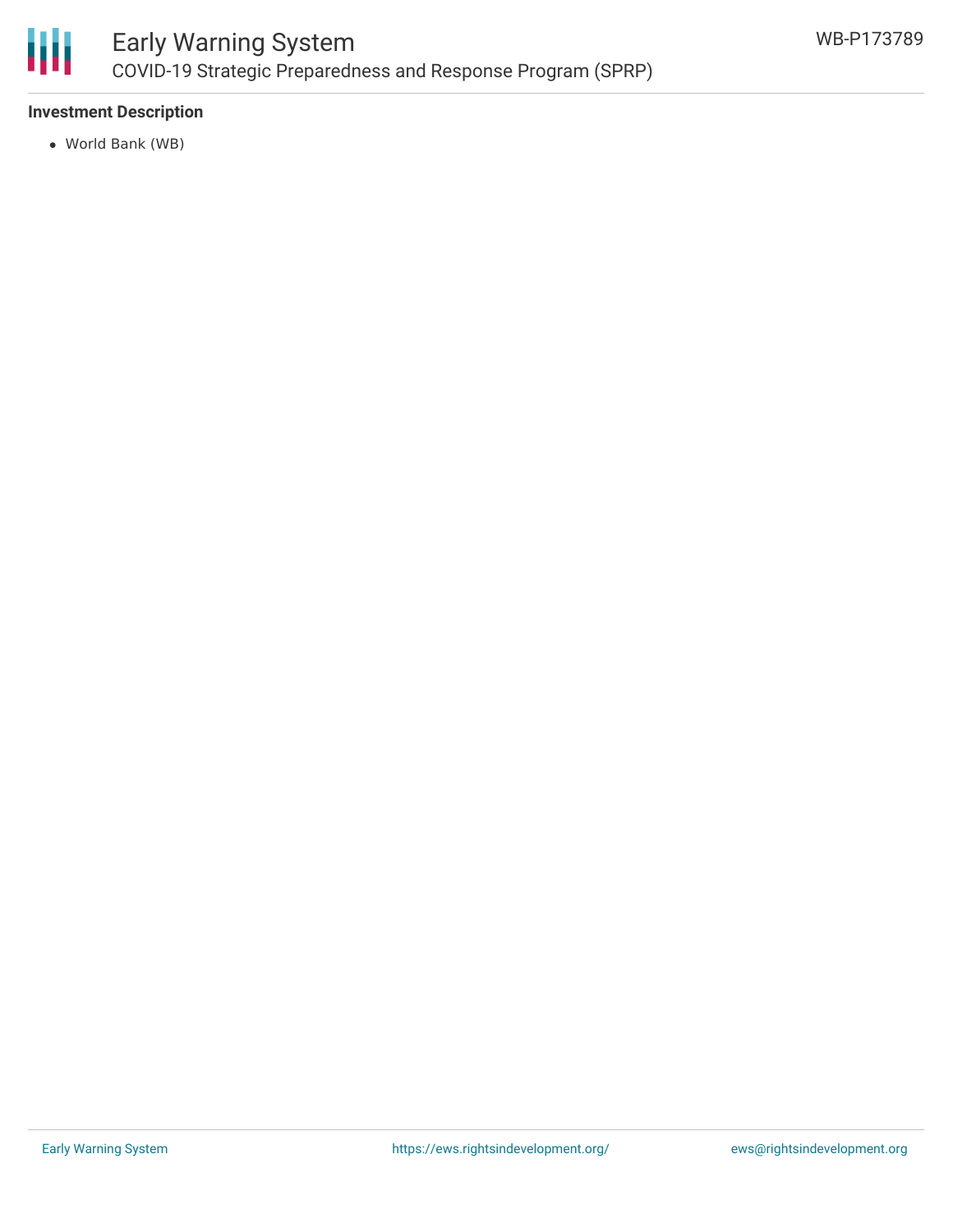#### **Contact Information**

#### **World Bank**

Task Team Leaders: David Wilson and Marelize Prestidge

#### **ACCOUNTABILITY MECHANISM OF WORLD BANK**

The World Bank Inspection Panel is the independent complaint mechanism and fact-finding body for people who believe they are likely to be, or have been, adversely affected by a World Bank-financed project. If you submit a complaint to the Inspection Panel, they may investigate to assess whether the World Bank is following its own policies and procedures for preventing harm to people or the environment. You can contact the Inspection Panel or submit a complaint by emailing ipanel@worldbank.org. You can learn more about the Inspection Panel and how to file a complaint at: http://ewebapps.worldbank.org/apps/ip/Pages/Home.aspx.